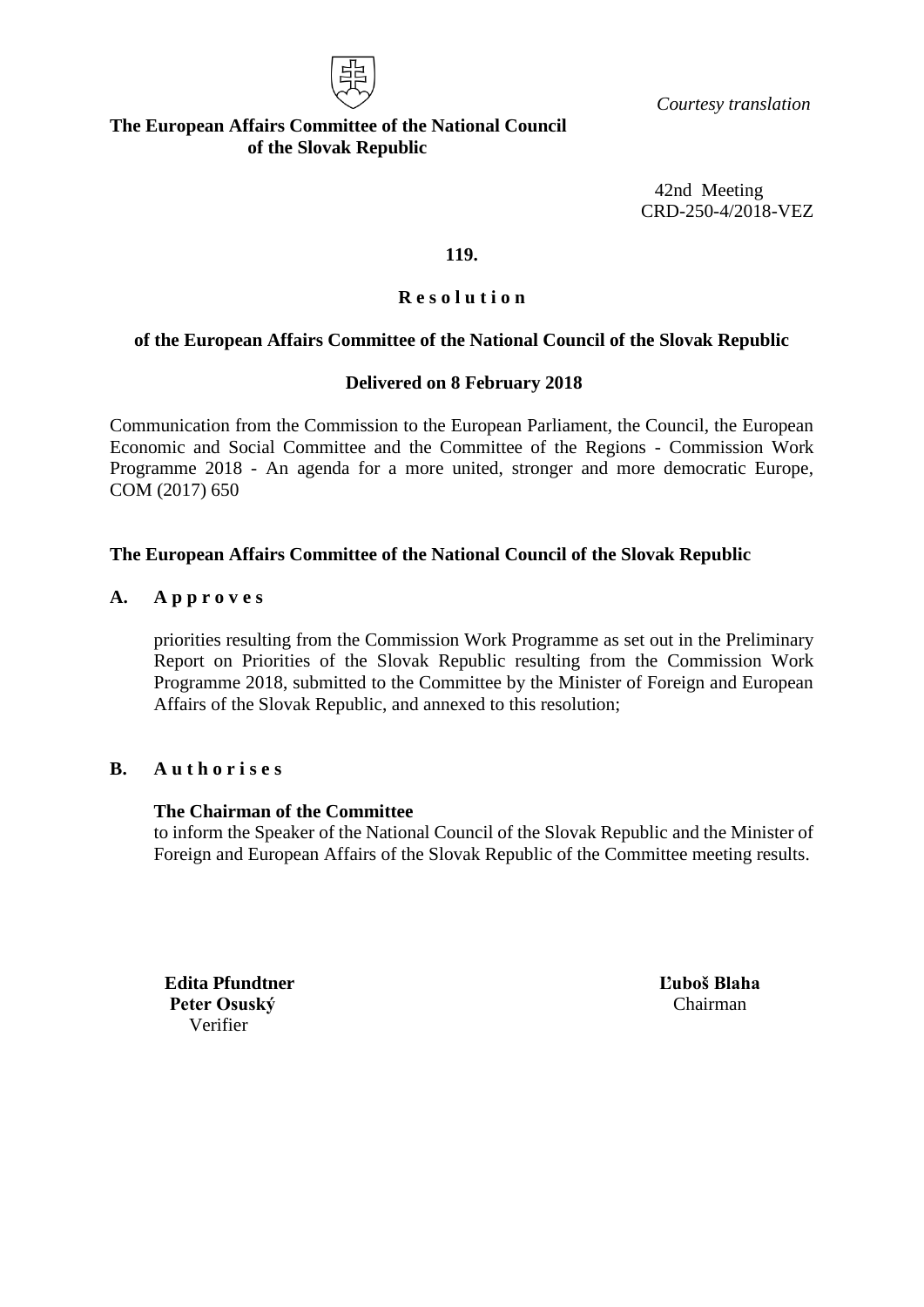# **Preliminary Report on the Priorities of the Slovak Republic resulting from the Commission Work Programme 2018**

**Commission Work Programme 2018** (*CWP 2018*) was presented to the European Parliament on 24 October 2017. For the first time, it has two dimensions – the first is the completion of the legislative initiative by the end of the mandate of the current European Commission, and the second are proposals in the context of the debate on the future of the EU (White Paper of the European Commission) with the perspective of their adoption by 2025.

CWP 2018 **reflects the initiatives presented by** the President of the European Commission Mr. Juncker in his State of the Union address on the European Parliament plenary session on 13 September, as well as the subsequent **Letter of Intent,** which was sent to the Estonian Presidency of the Council of the EU by the President and the first Vice-President of the European Commission. At the same time, it considers the **discussions of the European Commission with the European Parliament, the Council, the European Economic and Social Committee and the Committee of the Regions.** 

CWP 2018 must be perceived **in the context of the forthcoming end of this EU electoral cycle.** Therefore, European Commission is submitting only a limited number of new legislative proposals. There is a clear emphasis on the completion of the existing legislative initiatives, what was agreed together with the EU Member States and the European Commission. Despite this setting, the current European Commission's effort taking into account discussions on the future of the EU is in line with proposals with a 2025 perspective that it plans to publish by the end of its mandate.

CWP 2018 contains 5 attachments (new initiatives, REFIT, priority proposals at the approval stage, proposals for withdrawal, cancellation).

Annex 1 includes **26 new initiatives**, which are divided into two categories:

- 1. **limited number of targeted legislative measures** to be tabled by **May 2018** to complete the legislative process before the European Parliament elections in June 2019
- 2. **ambitious measures and initiatives,** which are future-oriented and should form a new **EU 27 by 2025 and later**

CWP 2018 further includes:

- **66 priority proposals at the approval stage** (Annex 3) submitted by the European Commission in the last two years and for which urgent adoption by the European Parliament and the Council is needed;
- **a proposal to withdraw 15 proposals at the approval stage** (Annex 4) for which there is no perspective of reaching an agreement or they are no longer fulfilling their purpose, or are technically obsolete;
- **15 proposals following the review of regulatory suitability and effectiveness of current legislation** (REFIT) taking into account the opinions of the REFIT Platform (Annex 2,  $+$  3 proposals of Annex 1);
- a communication **on the cancelation of 3 obsolete legal acts.**

 Parallel to the introduction of CWP 2018 so-called **Leaders´ Agenda** was launched by the President of the European Council, D. Tusk, which planned the areas for discussion, or decisions, for leaders at the level of the European Council for the next 18 months. While CWP 2018 is based on established practice, the Leaders´ Agenda is a new element and it is not yet clear how these processes will work together. It is necessary to appeal for both processes (CWP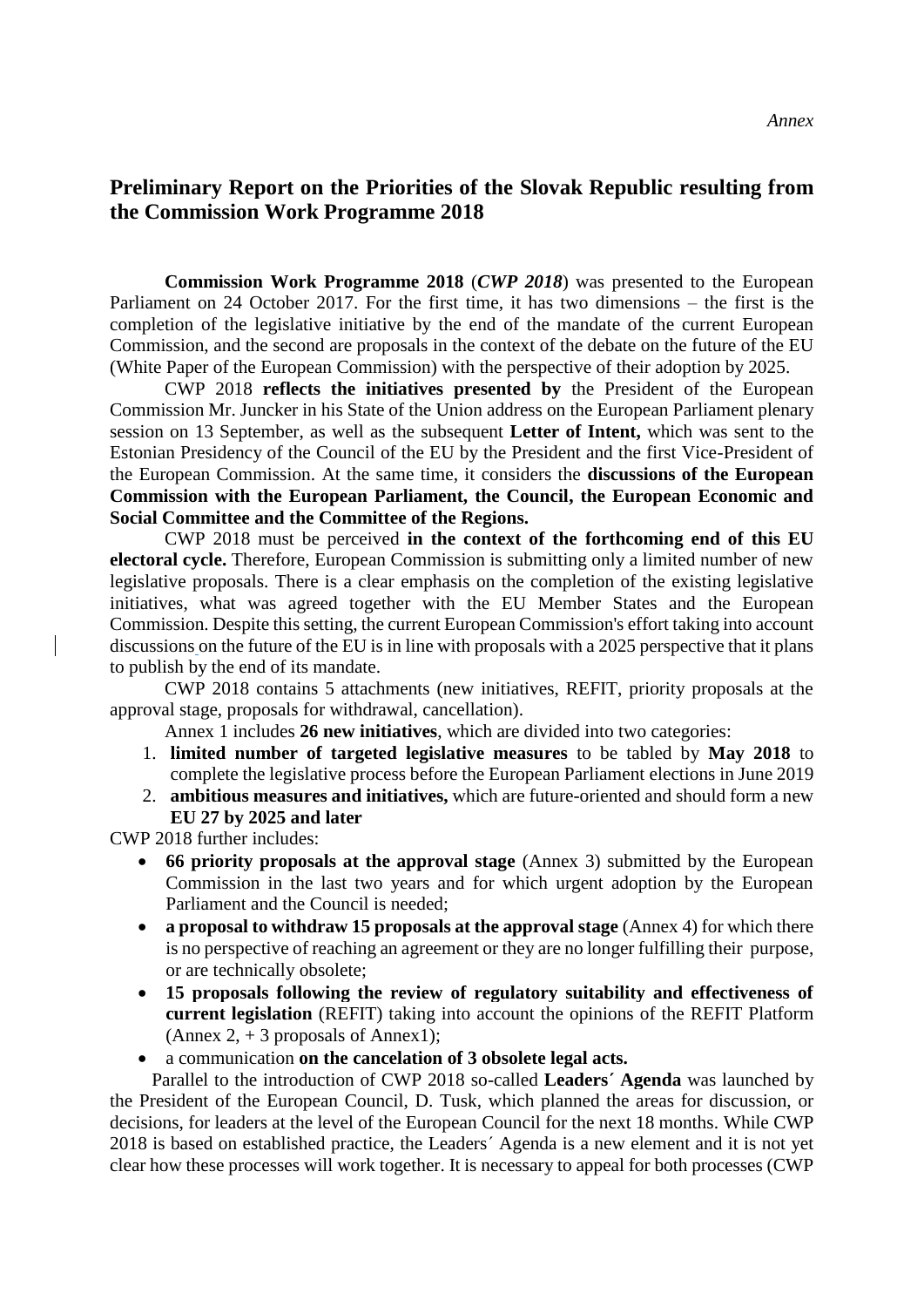2018 and Agenda Leaders) not to be parallel and competitive, but on the contrary, to be synchronized and complementary.

# **Priority initiatives resulting from the Commission Work Programme 2018 from the point of view of Slovak interests**

We highlight selected priority areas below from the point of view of interests of the Slovak Republic, which are found in CWP 2018 focusing on new initiatives and on proposals submitted in 2017. **This assessment is preliminary** and has been prepared by the Ministry of Foreign and European Affairs of the Slovak Republic (including inputs from the Permanent Representation of the Slovak Republic to the EU in Brussels). **The final definition of priority initiatives and areas will be part of** *the Annual Report on the Membership of the Slovak Republic in the European Union - Evaluation and Current Priorities of the European Commission Work Programme* (Annual Report). Based on Government Resolution no. 118 of 7 March 2013, this document is submitted by the Minister of Foreign and European Affairs to the Government of the Slovak Republic annually until 28 February. After its approval by the Government of the Slovak Republic, the Annual Report is submitted by the Prime Minister to the National Council deliberation. **The Annual Report is processed on the basis of documents provided by the ministries and other central government authorities, which in the section dealing with the CWP 2018, define the coordinator and the degree of priority of the initiative / proposal for the Slovak Republic with a justification.** 

Selected priority initiatives and proposals:

- **Fulfilling objectives of the Circular Economy Action Plan:** Promoting sustainable growth in the single market also requires a significant improvement in the management of natural resources. The Slovak Republic supports the objectives of the Action Plan and the measures towards the circular economy, the aim of which is the reduction of waste and the protection of the environment, as well as the transformation of the economy from production and consumption to waste management and the secondary raw materials market. The support of the circular economy was one of the priorities of the Slovak Presidency 2016.
- **Multiannual financial framework:** The aim will be to reach a balanced agreement on Multiannual financial framework for the period after 2020 that will ensure further development of the EU, its regions and will have adequate capacity to answer to unforeseen events. It is important for the Slovak Republic to continue in completion of major EU projects. The new EU challenges should not be funded at the expense of the convergence of individual countries and regions of the EU, which is an assumption for a successful deepening of economic integration. The Slovak Republic supports simple, transparent and fair system of EU own resources.
- **Completing the Digital Single Market:** The single digital market will enable individuals and businesses to seamlessly use e-services and conduct online cross-border activities in accordance with fair competition rules and with a high level of consumer protection irrespective of their nationality or place of residence. One of its key objectives is to give citizens and entrepreneurs the opportunity to move freely within the digital space and at the same time to allow data freedom of movement as a fifth freedom throughout the EU internal market. Completing the Digital Single Market was one of the priorities of the Slovak Presidency in 2016.
- **Completing the Energy Union:** Energy security and maintaining industrial competitiveness are the long-term priorities of the Slovak Republic. The key objective of the Energy Union is safe and clean energy at affordable prices for consumers. Fulfilling this ambition requires an integrated energy market open to more competition,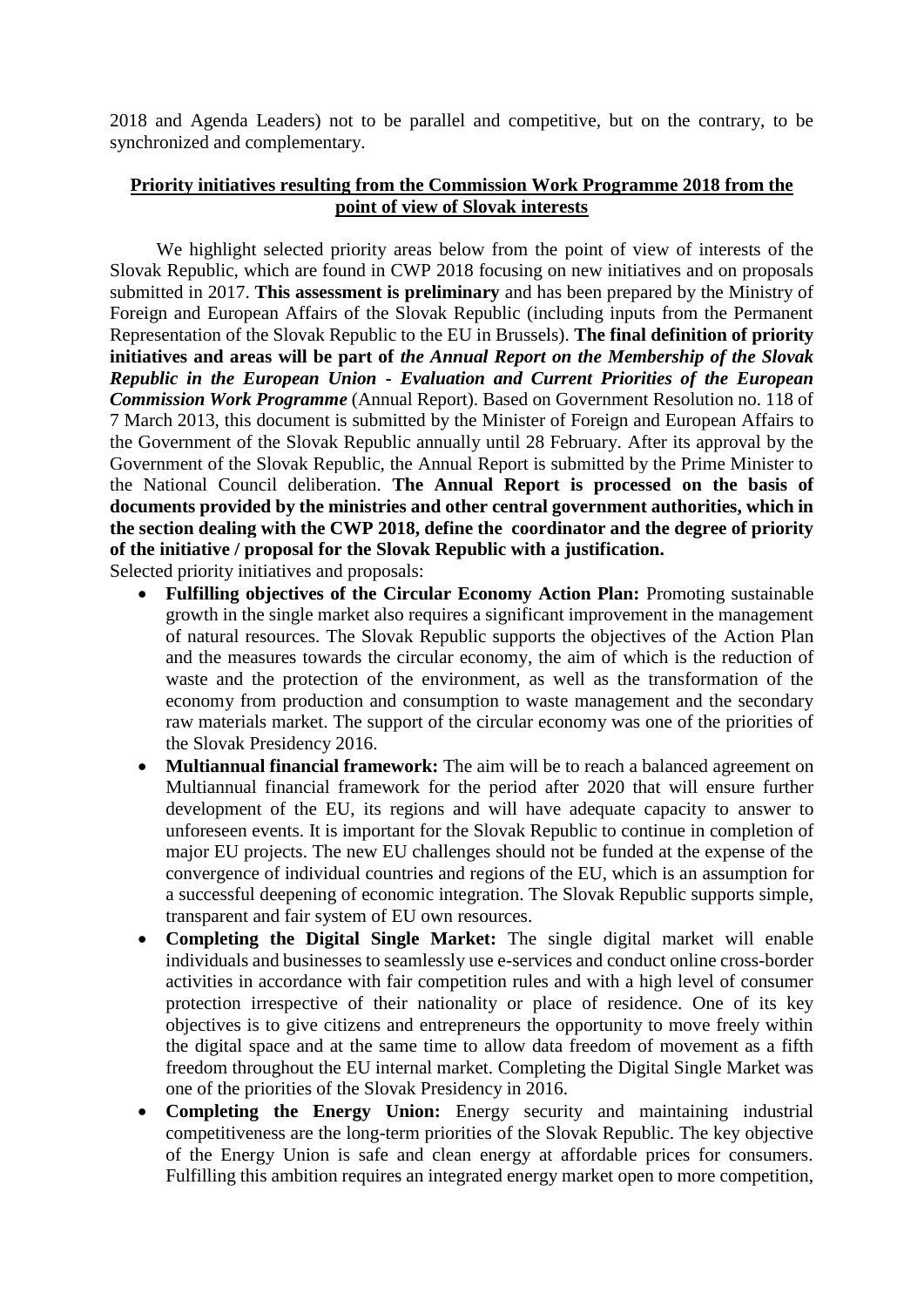so the Slovak Republic considers proposals for the revision of the legislation regulating, the functioning of the internal market to be extremely important. The Slovak Republic supports the objectives of the Energy Union and a balanced and holistic approach to security of supply, competitiveness and sustainability. The completion of the Energy Union was one of the priorities of the Slovak Presidency 2016.

- Fair Taxation in the Digital Economy: The new initiative aims to ensure a coherent EU approach to taxation of the digital economy and to ensure a fair and effective taxation of all companies. Legislative proposal for EU rules on taxation of profits in the digital economy should be presented in spring 2018. Slovak Republic supports the concept of value-added taxation where it is created so that tax repartition is proportional and fair. There are a number of companies in the Slovak market, especially digital platforms, which use the current imperfect system and tax only part of their profits. From the point of view of the informatization policy of society, the Slovak Republic supports the distribution of profits through the collection of taxes to be redistributed fairly. **Social fairness package:** A high priority package of legislative and nonlegislative measures that will have an impact on cross-border mobility and on the national social systems of the Member States. The European Labour Authority and the European Social Security Number have a cross-border context and should make it possible to improve the fight against fraud in cross-border situations and to improve the administrative relations between citizens and the authorities in each member state. The Social fairness package will also include proposals for a revision of the Employer Information Obligation Directive and a Recommendation (or other legislative instrument) on access to social protection for self-employed workers. The proposals should respond to changed social conditions and, in particular, to new (atypical) forms of work that often leave out-of-work and self-employed workers out of social security systems.
- **EU food supply chain:** The inclusion of this initiative in the CWP 2018 is one of the important achievements of the Slovak Presidency 2016, which initiated the adoption of Council Conclusions on strengthening the position of farmers in the food supply chain and the fight against unfair commercial practices. During the Slovak Presidency, the Member States have unanimously signed for the first time the need to tackle unfair commercial practices through legislative and non-legislative measures at European level.
- **Completing the Capital Markets Union**: In June 2018, the European Commission presented further steps towards progress in building the Union of Capital Markets - the European Commission's project to promote growth and jobs in Europe. The core themes of the revised Capital Market Union concept are: (i) Strengthening framework of the integrated capital market (ii) Increasing proportionality for small and medium-sized enterprises, (iii) Financial technologies, and (iv) Sustainable and environmentallyfriendly investments. The most important initiatives in the near future include: (i) a legislative proposal for a Pan-European Personal Pension Product (the European Commission submitted the proposal in June 2017, details of the proposal are given below); and ii) Legislative proposal for covered bonds (submission expected in Q1 2018). These and other measures should be discussed and implemented by the end of 2019 at the latest. The Slovak Republic welcomes and fully supports the proposals for measures resulting from the mid-term review of the EU Capital Market Action Plan as well as the Council conclusions on this mid-term review. We consider the current capital market barrier removal initiatives as one of the most important for less developed markets as they can have a significant impact on the future development of the capital market in Slovakia as well as in the whole Central and Eastern Europe. In this context,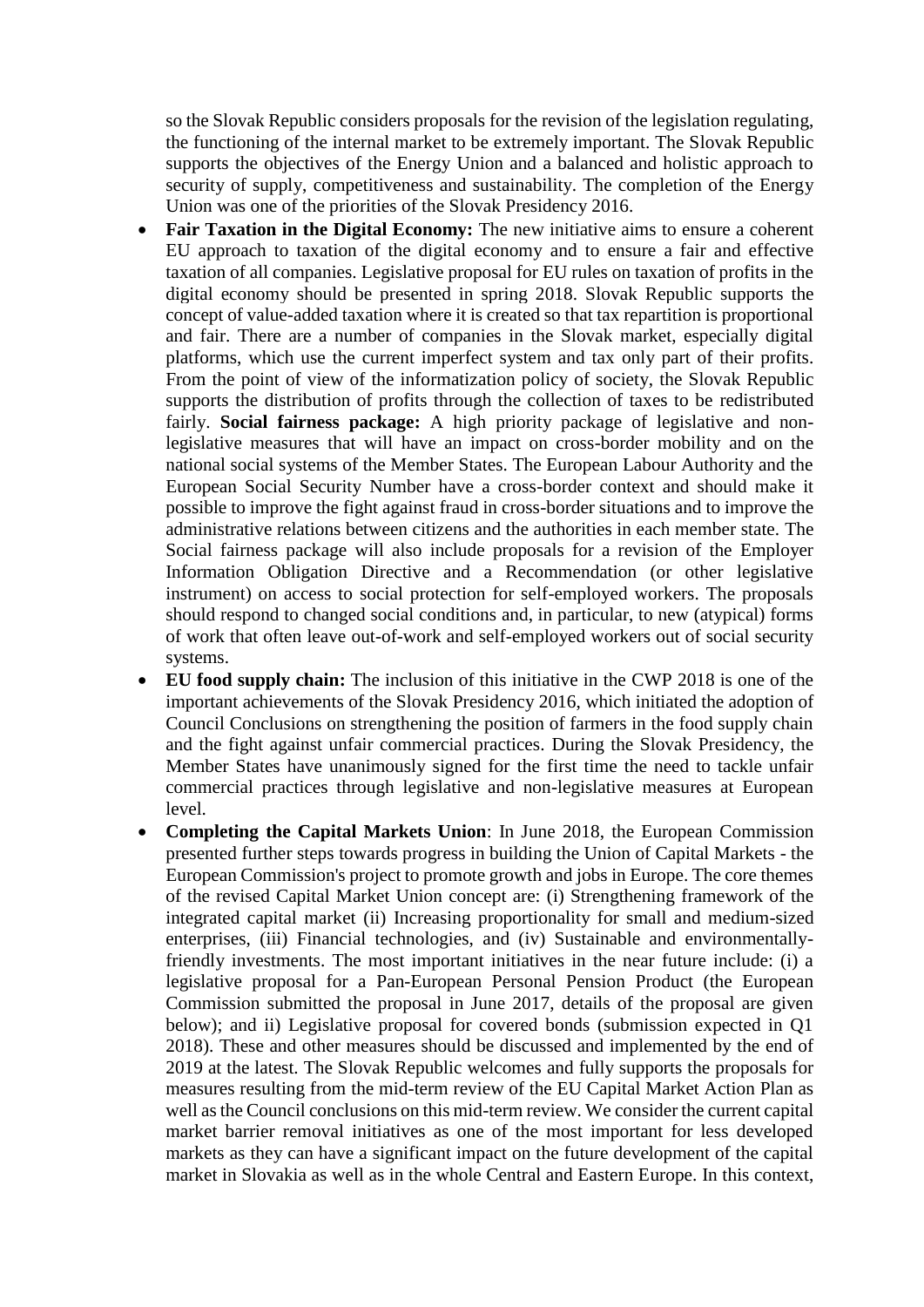we highlight in particular the need to ensure small and middle-sized enterprises access to capital, transparent and proportionate rules that are understandable to financial consumers, further convergence of supervision, and, last but not least, measures for a more active involvement of the private sector in the financing of the European economy.

- **Making the Single Market legislation more effective and more effective and consistent implementation of the Common Foreign and Security Policy:** Proposals to extend qualified majority voting on Single Market and Common Foreign and Security Policy have been put forward to streamline the decision-making process within the EU. However, this objective should not be at the expense of the Member States' interests in these sensitive areas.
- **Completing of Economic and Monetary Union and completing of the Banking Union:** The European Commission will adopt a package of proposals for the completion of the Economic and Monetary Union (transformation of the ESM - the European Stability Mechanism into the EMF - the European Monetary Fund, the establishment of a budget line for the Eurozone within the EU budget, including the role of the Instrument for Pre-Accession Assistance to Member States outside the euro area; a proposal to integrate the so-called Fiscal Compact (Intergovernmental Agreement) into EU law. The Slovak Republic has long supported the completion of Economic and Monetary Union and the Banking union. During the Slovak presidency in 2016, we focused on intensifying the debate on the long-term measures needed to strengthen the fiscal pillar of the Economic and Monetary Union.
- **Completing the Security Union and extending the tasks of the new European Public Prosecutor's Office**: The European Commission plans to present a several proposals (interoperability of EU information systems; cross-border access by law enforcement authorities to electronic evidence and to financial data and further strengthen the rules against explosives precursors). At the same time, the European Commission's Communication on Extending the Competence of the European Prosecutor's Office (EPPO) to Counter-Terrorism (expected in 2020 or 2021) should be issued, so it will be a long-term vision of the European Commission with a perspective of admission by 2025. The Slovak Republic generally supports activities aimed to strengthen the Union's security. If the Slovak Republic is interested in staying at the core of the EU, it must be prepared for greater engagement and sharing of information in the area of internal security and intelligence.
- **Trusted Expansion Perspective:** The European Commission has announced the presentation of the draft Strategy for the successful accession process of Serbia and Montenegro, which are the most active candidate countries in the Western Balkans. On the one hand, it is the appreciation of Serbia and Montenegro and, on the other hand, the strategy could be a motivation for the progress of other Western Balkan countries in their Euro-integration efforts. In the long run, the Slovak Republic supports the Eurointegration ambitions of these countries.
- **EU Cyber Security Agency (ENISA):** The draft Regulation on ENISA contains a relatively ambitious change of the Agency's current tasks, with the addition of its permanent mandate. ENISA should provide support to Member States, EU institutions and industry for the implementation of the Network Safety and Information Systems Directive as well as support for a new ICT product and service certification scheme. Reformed ENISA should have a stronger advisory voice in the development of cyber policies and their implementation. At the same time, ENISA will assist in the establishment of ISAC (Information and Analytical Centres), organize annual pan-European cyber security exercises and assist in so-operational cooperation between Member States, EU institutions and crisis management. ENISA will also operate as the